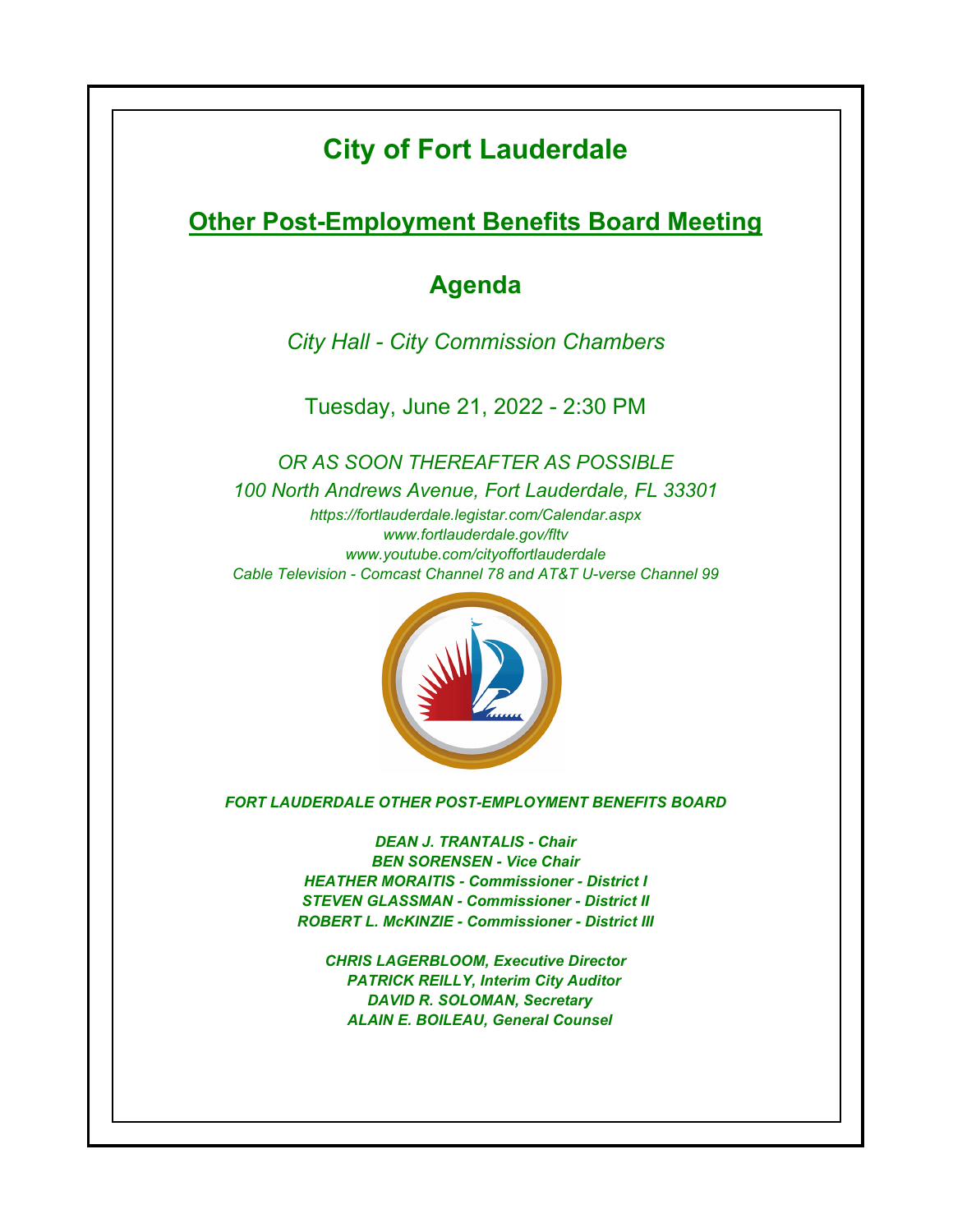## **PUBLIC APPEARANCES BEFORE THE OPEB BOARD:**

**If any person wishes to address the Board, the person shall sign up in the City Hall lobby. A member of the City Clerk's Office Staff will be there to assist. Speaker Cards are given to the Chair. After being recognized by the Chair, the speaker should approach the podium, identify the agenda item in question, indicate support, opposition, or neutrality on the agenda item, and then proceed to succinctly state the speaker's position or present information.**

**If an attorney, or any other person appears before the Board in a representative capacity, the attorney, or other representative shall also sign up in the City Hall lobby. A member of the City Clerk's Office Staff will be there to assist. After being recognized by the Chair, the speaker should approach the podium, identify the client(s) being represented, and identify the agenda item in question. The speaker shall then indicate the client's support, opposition, or neutrality on the agenda item and then proceed to succinctly state the client's position or present information on behalf of the client(s).**

**The online Speaker Card can be accessed at: https://www.fortlauderdale.gov/citycommissionmeetings.**

**Pursuant to Section 3.13 of the Charter of the City of Fort Lauderdale, Florida, the Mayor (Chair) shall maintain order at all meetings, and the Police Department, upon instructions of the Mayor (Chair), shall expel any person from the meeting who refuses to obey the order of the Mayor in relation to preserving order at the meetings. Any person who interrupts or disturbs a City Commission (Board) meeting, or who willfully enters or remains in a City Commission (Board) meeting having been warned by the Mayor (Chair) to depart and who refuses to do so, may be subject to arrest.**

**AUXILIARY AIDS AND SERVICES: If you desire auxiliary aids or services or both to assist in viewing or hearing the City Commission (Board) meetings or reading the agenda and minutes for the meeting, please contact the City Clerk's Office at 954-828-5002 at a minimum of two days prior to the meeting and arrangements will be made to provide these services to you.**

**NOTICE TO MEMBERS OF THE PUBLIC: If a person decides to appeal any decision made by the board, agency, or commission with respect to any matter considered at such meeting or hearing, the person will need a record of the proceedings, and that, for such purpose, the person may need to ensure that a verbatim record of the proceedings is made, which record includes the testimony and evidence upon which the appeal is to be based.**